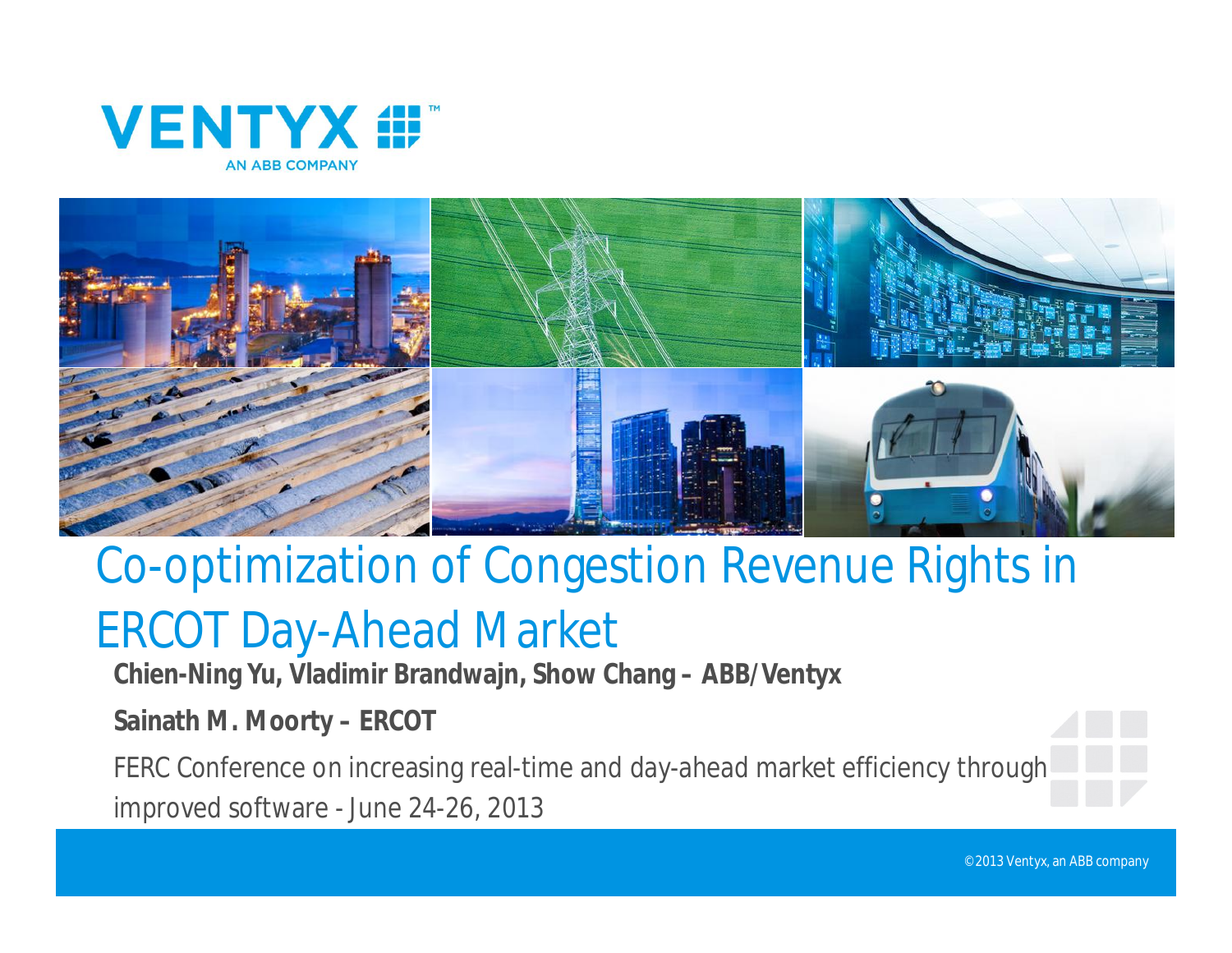# Agenda

- **ERCOT Day Ahead Market (DAM) Overview**
- Congestion Revenue Rights (CRRs) in DAM
	- Co-optimization
	- **Benefits**
	- Challenges

#### **ERCOT Experiences**

- Dead Bus Issue
- Virtual Power Divergence
- Evaluating CRR Options in Contingency Analysis
- CRR Option Modeling Reform in DAM

#### Summary

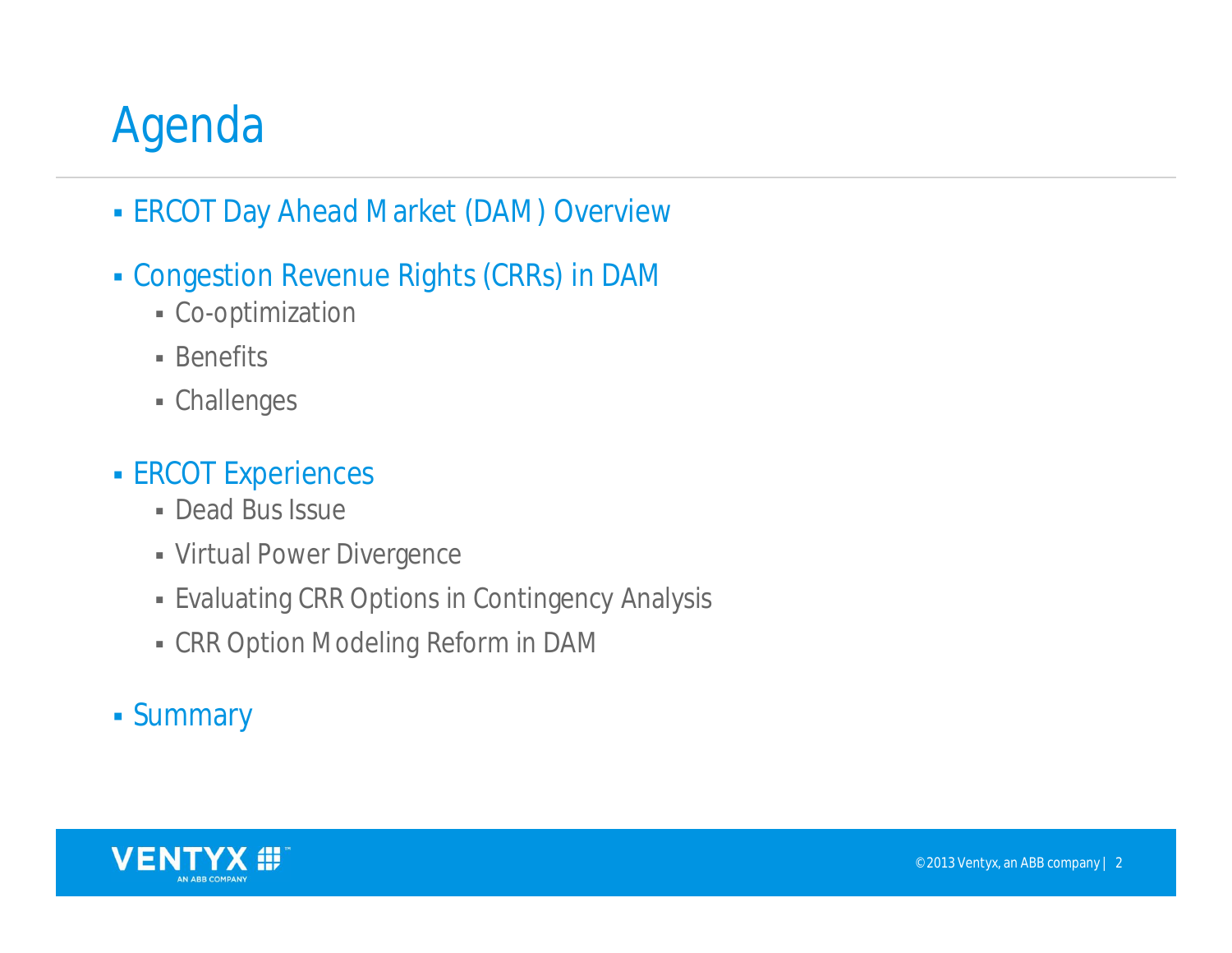#### ERCOT Overview

- Transformed from zonal to nodal market structure in December 2010
- **ERCOT market covers 85% of Texas' overall power usage**
- Record peak demand of 68,305 MW (occurred on August 3, 2011)
- 550 generating units including 60 combined-cycle generation plants
- More than 10,000 MW wind generation capacity installed the most in US
- Record wind net power output of 9,674 MW (occurred on May 2, 2013)
	- Wind was supplying 28.05% of the 36.164 MW load
- Market size about \$34 billion

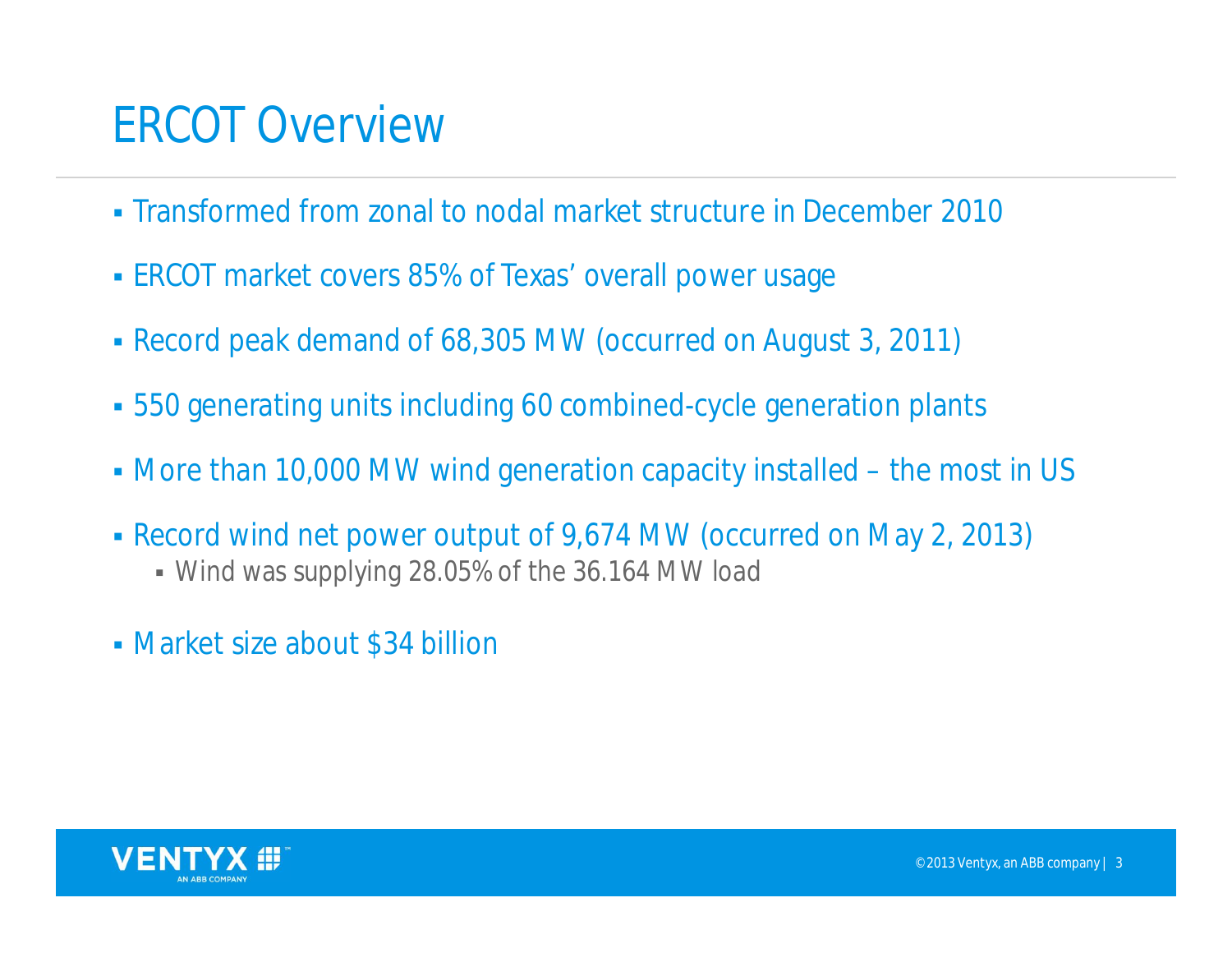## ERCOT Day Ahead Market

- DAM is a voluntary and financially binding market which co-optimizes
	- Supply side:
		- Energy offers (3 part offers)
		- Ancillary Service offers (Reg-up, Reg-down, Responsive Reserve, Non-Spin)
		- Energy-only offers (virtual)
		- **CRR offers** (subset of CRR options held by Non-Opt-In-Entities via CRR allocation and auction process)
	- Demand side:
		- Energy-only bids (virtual)
		- **CRR bids** (referred to in ERCOT DAM terminology as PTP obligation bids)



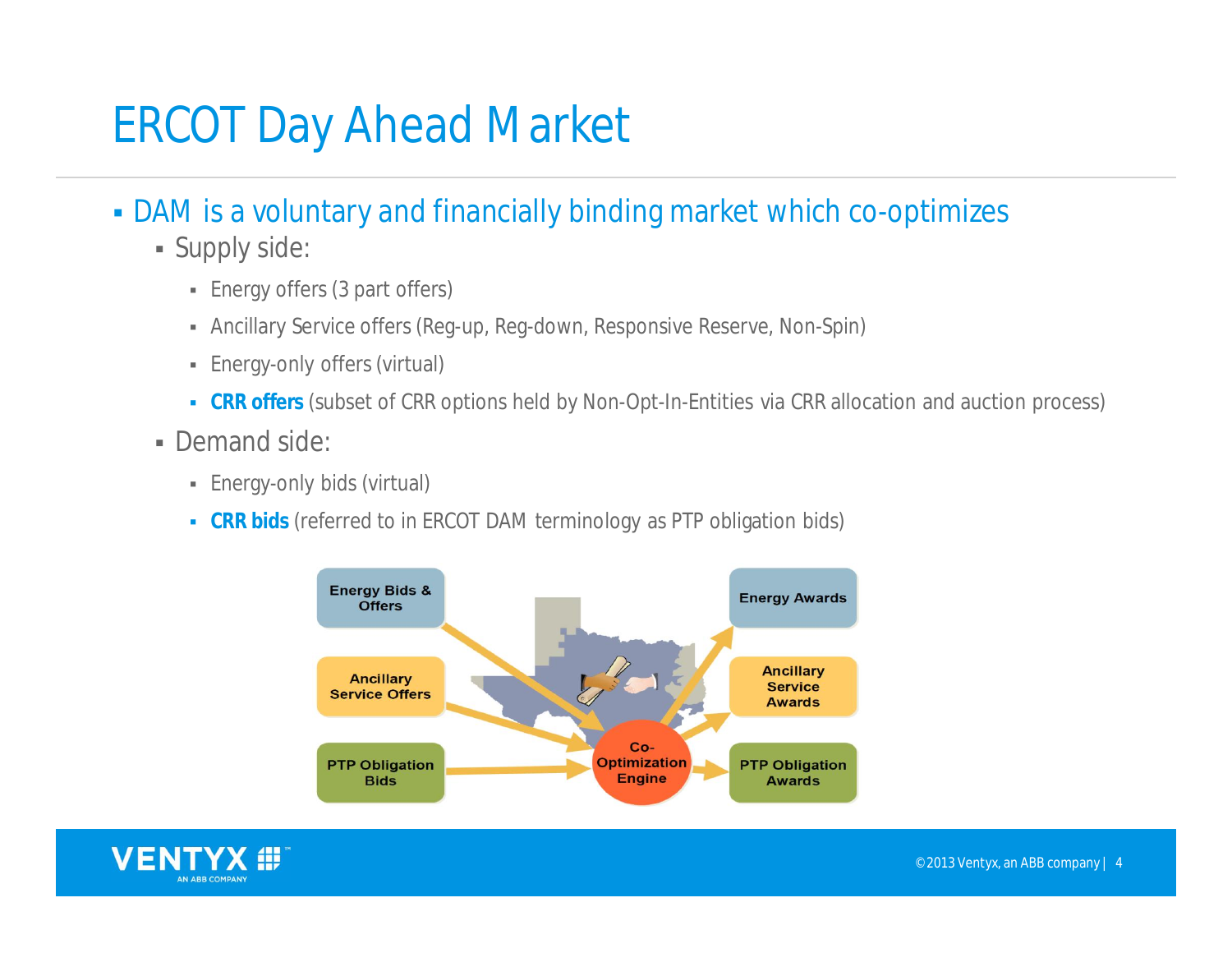# ERCOT Day Ahead Market

- DAM network security constraints include
- **6000 buses**
- 4000+ contingencies
- **Enforce thermal limits**  $\geq 60$  **KV transmission lines**
- Enforce generic constraints
- Automatic optimize phase shifter tap positions to relieve congestions
- Model Special Protection Scheme (SPS) Triggering
- Simulate load rollover schemes



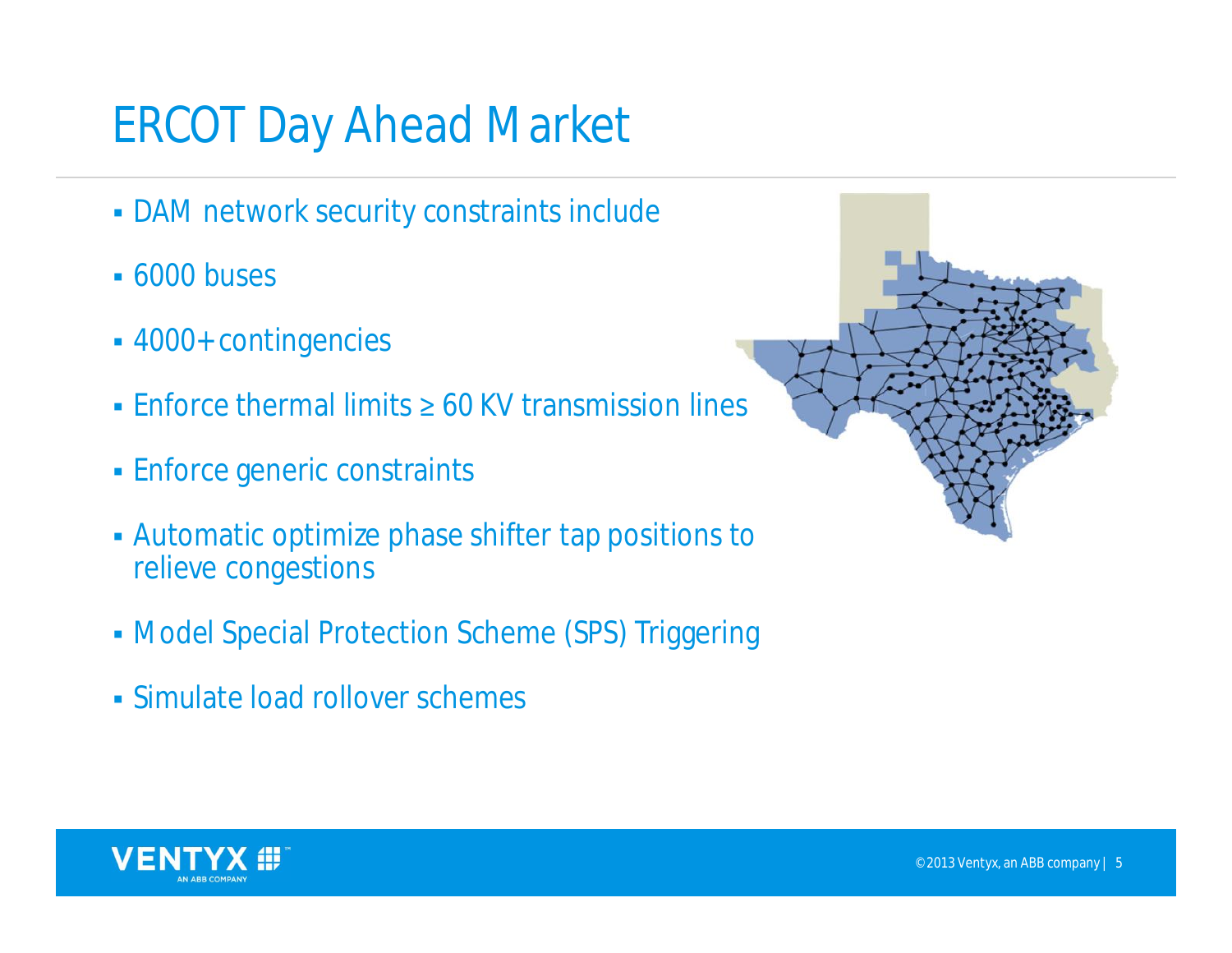# DAM Solution Engine

- Security Constrained Unit Commitment (SCUC) market clearing engine utilizing:
	- Network Security Monitor (NSM)
	- Network Constrained Unit Commitment (NCUC)
- Two modules iterate until the optimal solution is reached
	- normally takes 6 to 7 iterations



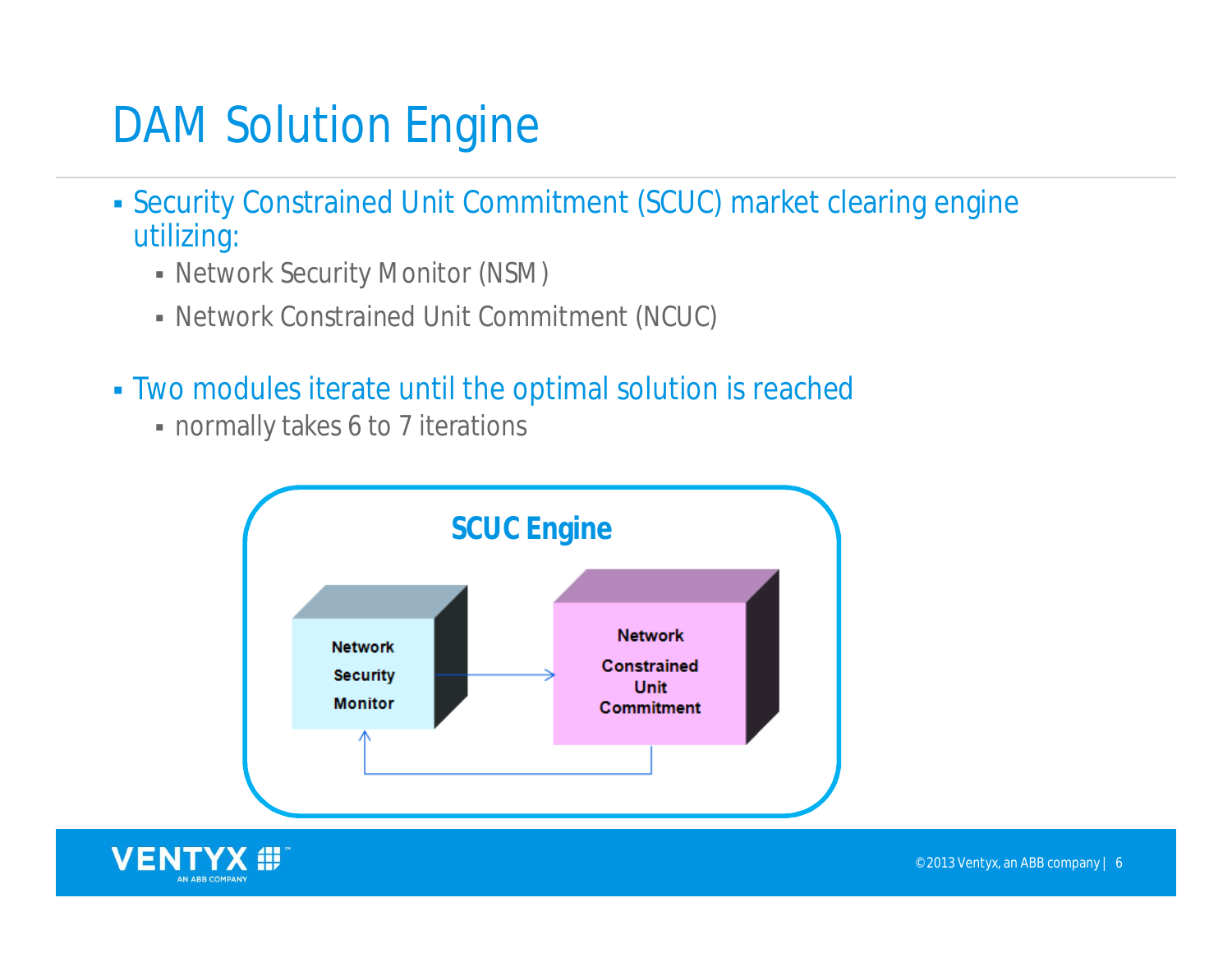# CRRs Markets in ERCOT

- In ERCOT, CRRs can be acquired in two market places:
	- CRR Auction and/or allocation
		- Allocation of CRR to only a subset of market participants (Non-Opt-In-Entities)
	- Day-Ahead Market
- In ERCOT, CRRs are Point to Point (PTP) financial rights designated between any two Settlement Points (source and sink). There are 500+ Settlement Points in ERCOT grid
	- Resource nodes
	- $\blacksquare$  Load zones
	- $-Hubs$



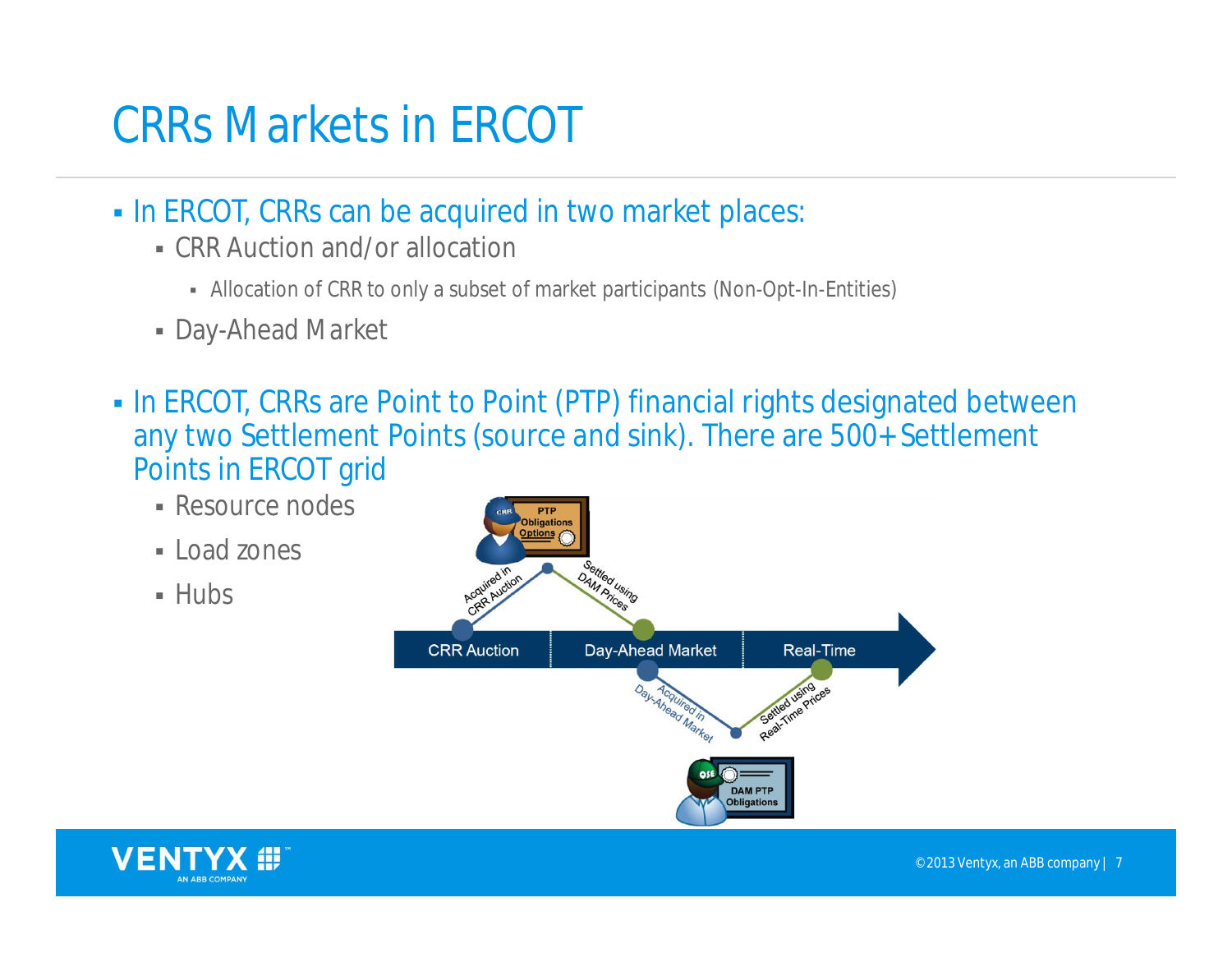## CRRs in Day Ahead Market

- Payment or charge to CRR owners when transmission grid is congested
	- Purchased at DAM price spread
	- Settled at Real-Time price spread
- Tie-breaking rules applied to CRR bids with same prices unique optimal solution
	- \$10/MWh \$5/MWh Sink B Source A
- Two instruments:
	- Point to point obligations
	- Point to point options\*

(\* Only a subset of market participants have the ability to have CRR Options that are settled in Real-time. Prior to February 2013, Point to point options were modeled in the DAM SCUC process as unidirectional flows – i.e. no counter flow. From February 2013, Point to point options are modeled as obligations but settled as options)

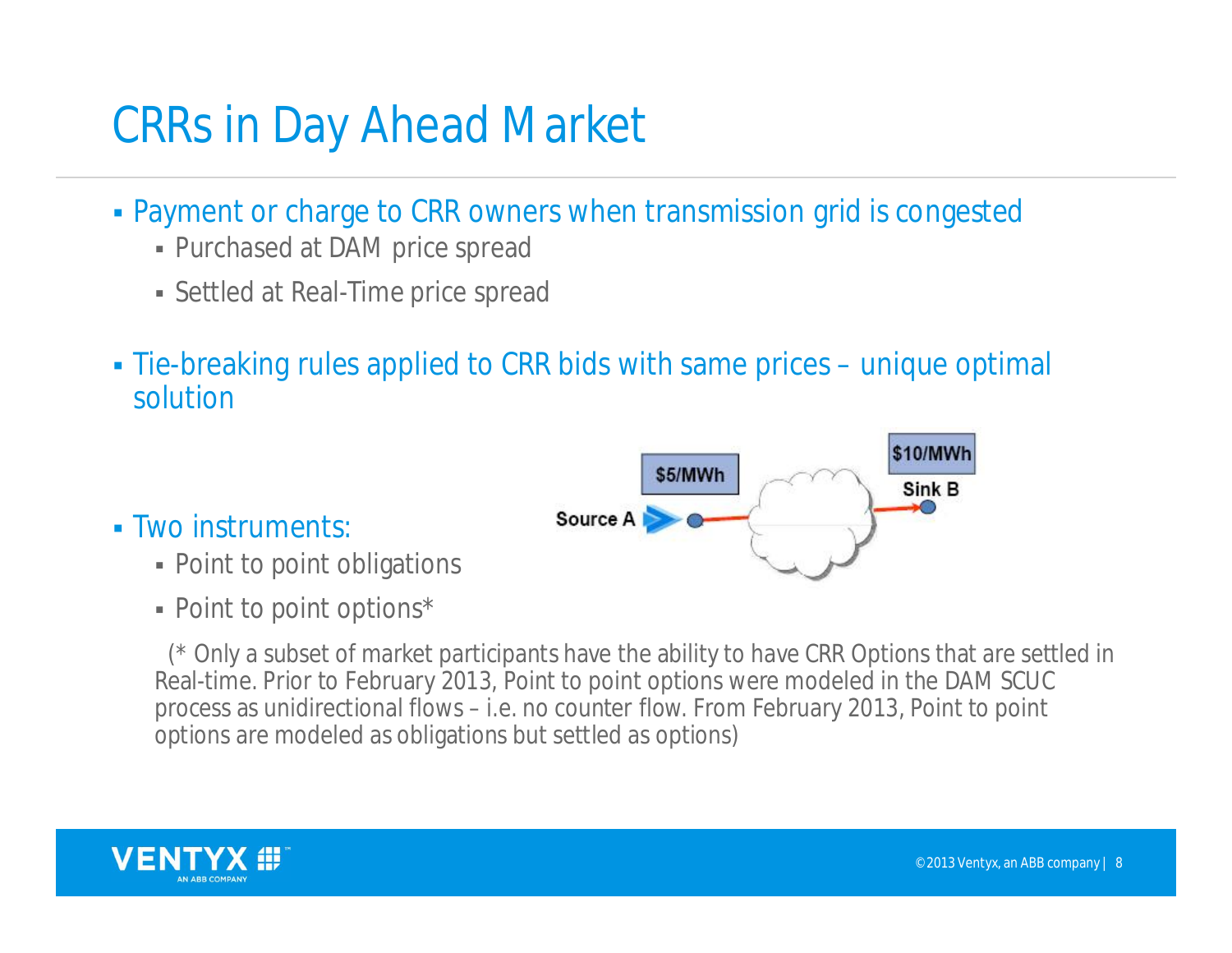# Who are buying CRR in DAM

- Bilateral Contract Owners Financial Hedge
	- Locking in the price of congestion at the cost of purchasing for price certainty
- Speculators Financial Investment
	- Purchased as a financial tool to speculate if congestion rent in real-time is higher than purchase price



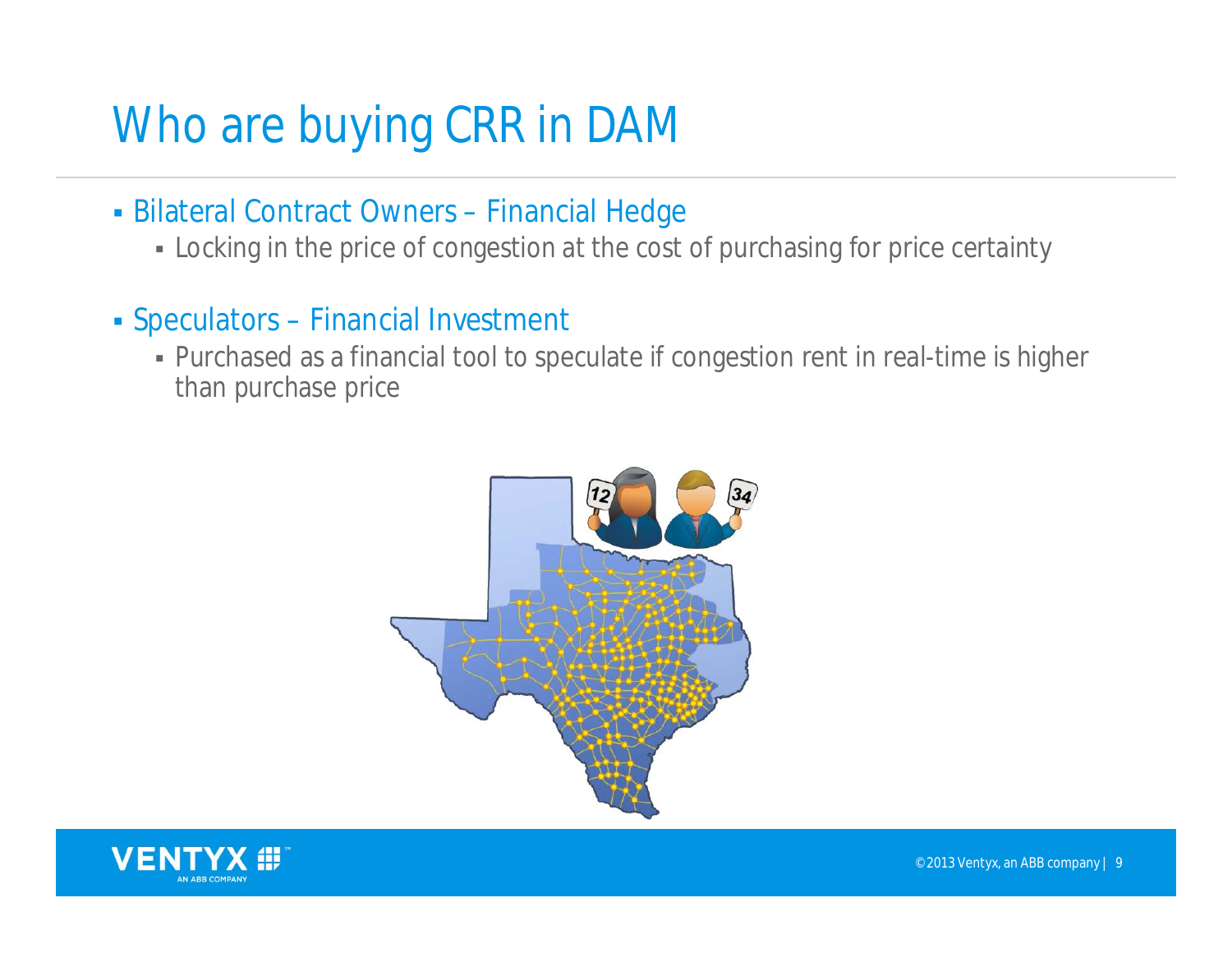# Benefit of CRR Co-optimization in DAM

- **Market participants:** 
	- More flexibilities comparing to long-term CRR auctions
	- Adjusting hedging strategies based on expecting system condition changes
	- Adjusting investment portfolios based on changing market opportunities

#### $\blacksquare$  ISOs:

- Reflecting effects of bilateral contracts outside DAM
- Reflecting effects of non-participating generations and loads
- **Improving Day-Ahead and Real-Time market convergence**

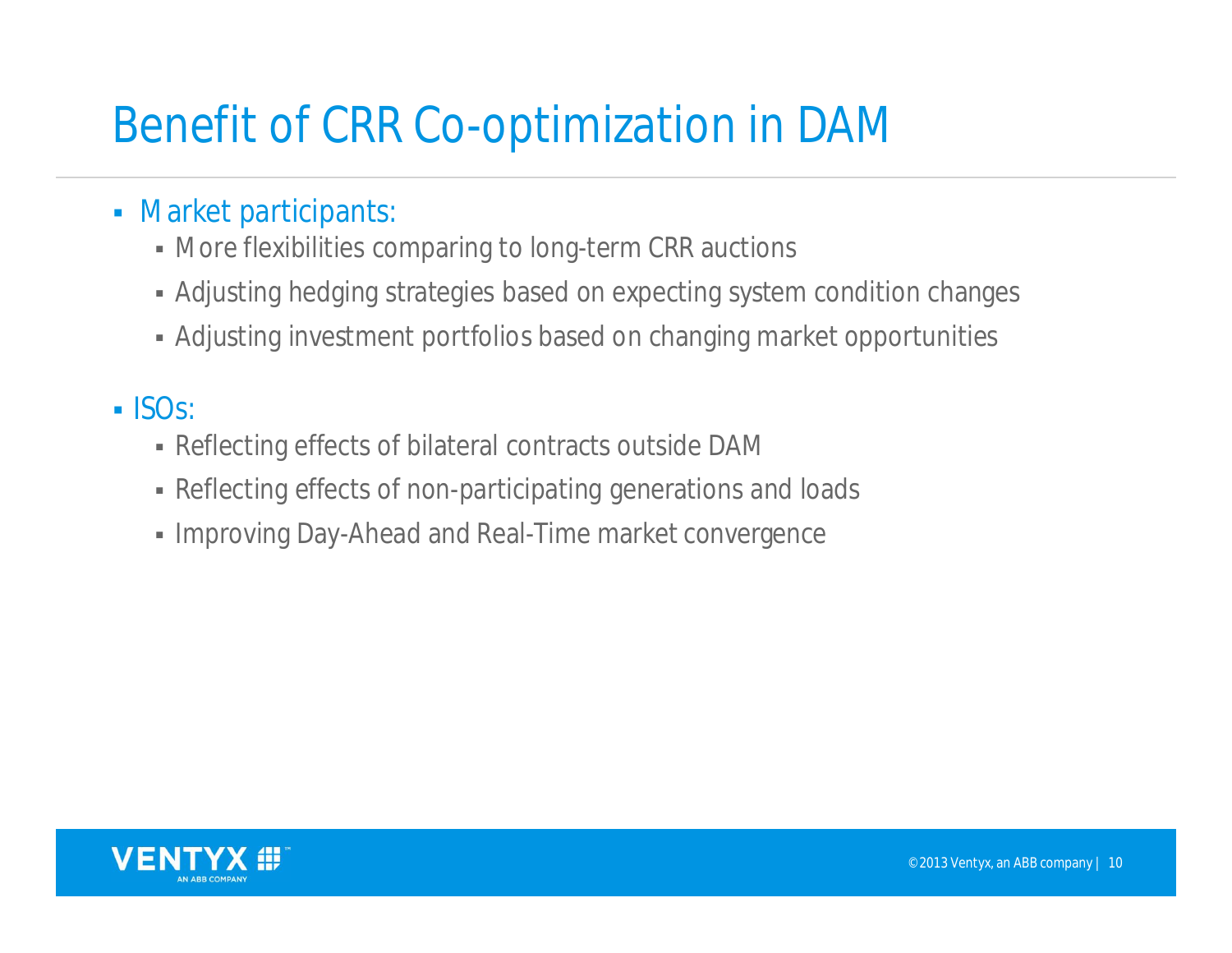## Wind Generation in DAM



VENTYX # AN ABB COMPANY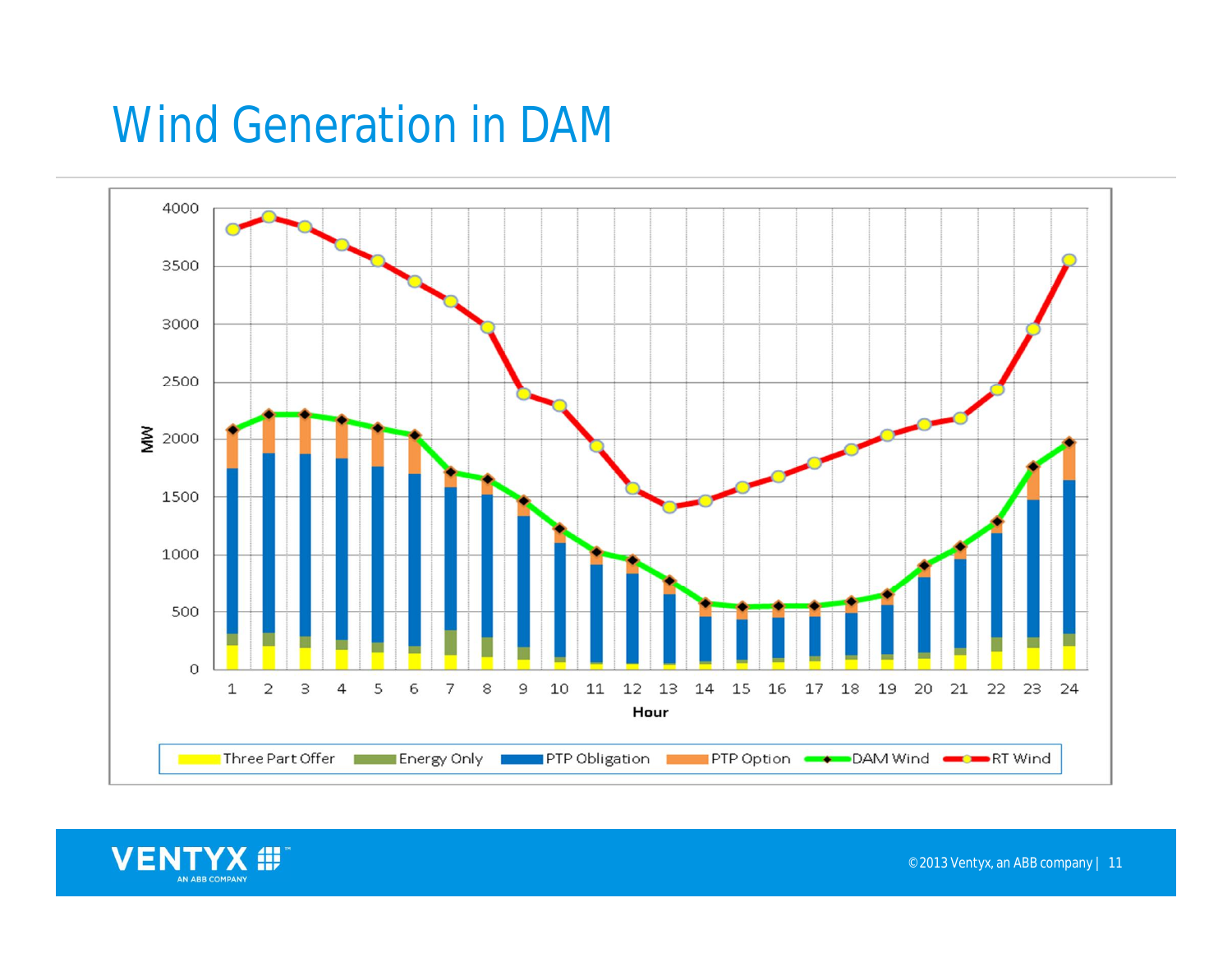## Day-Ahead vs Real-Time Prices – April 2013



**VENT** AN ABB COMPANY

©2013 Ventyx, an ABB company | 12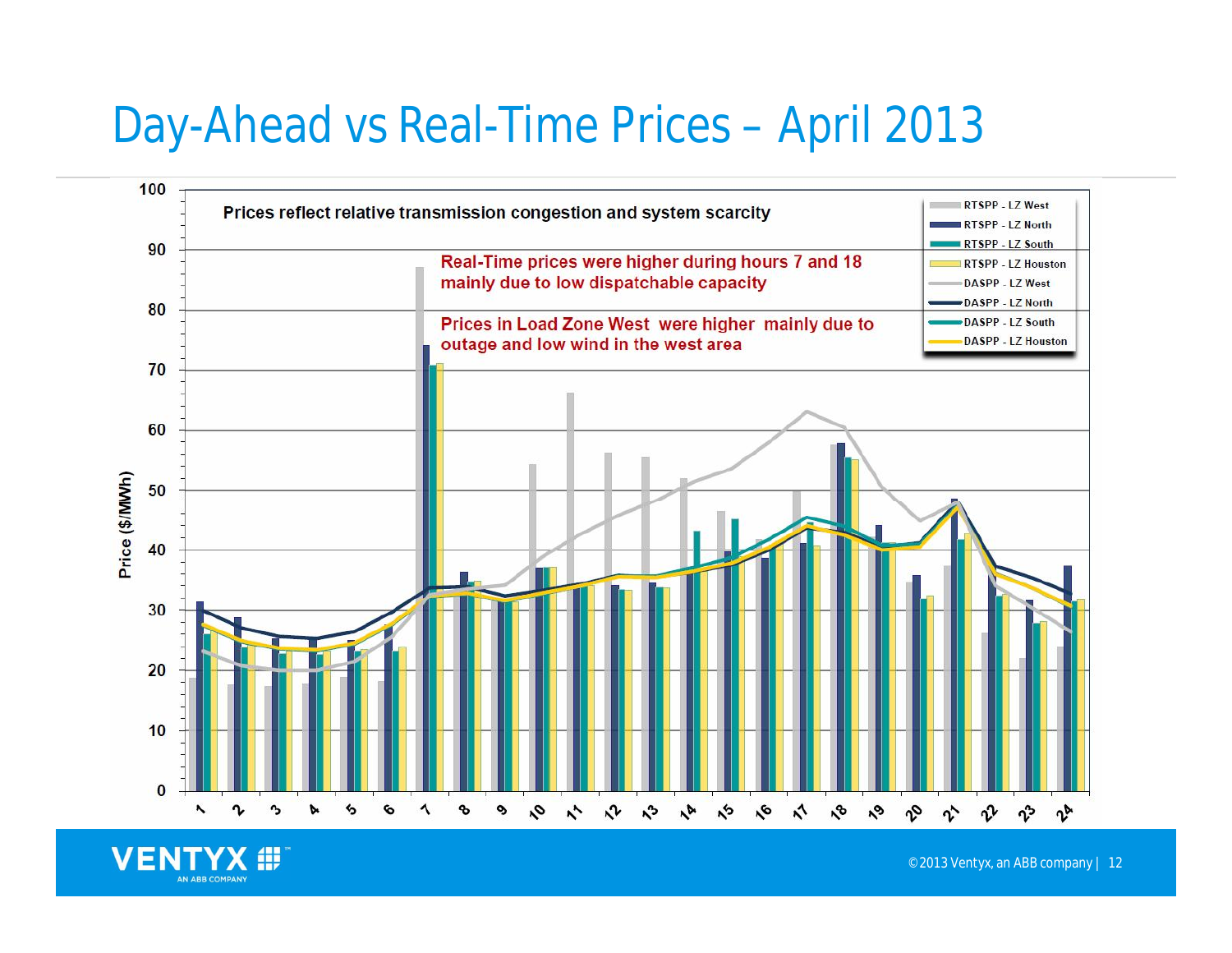#### Day-Ahead Awards – April 2013

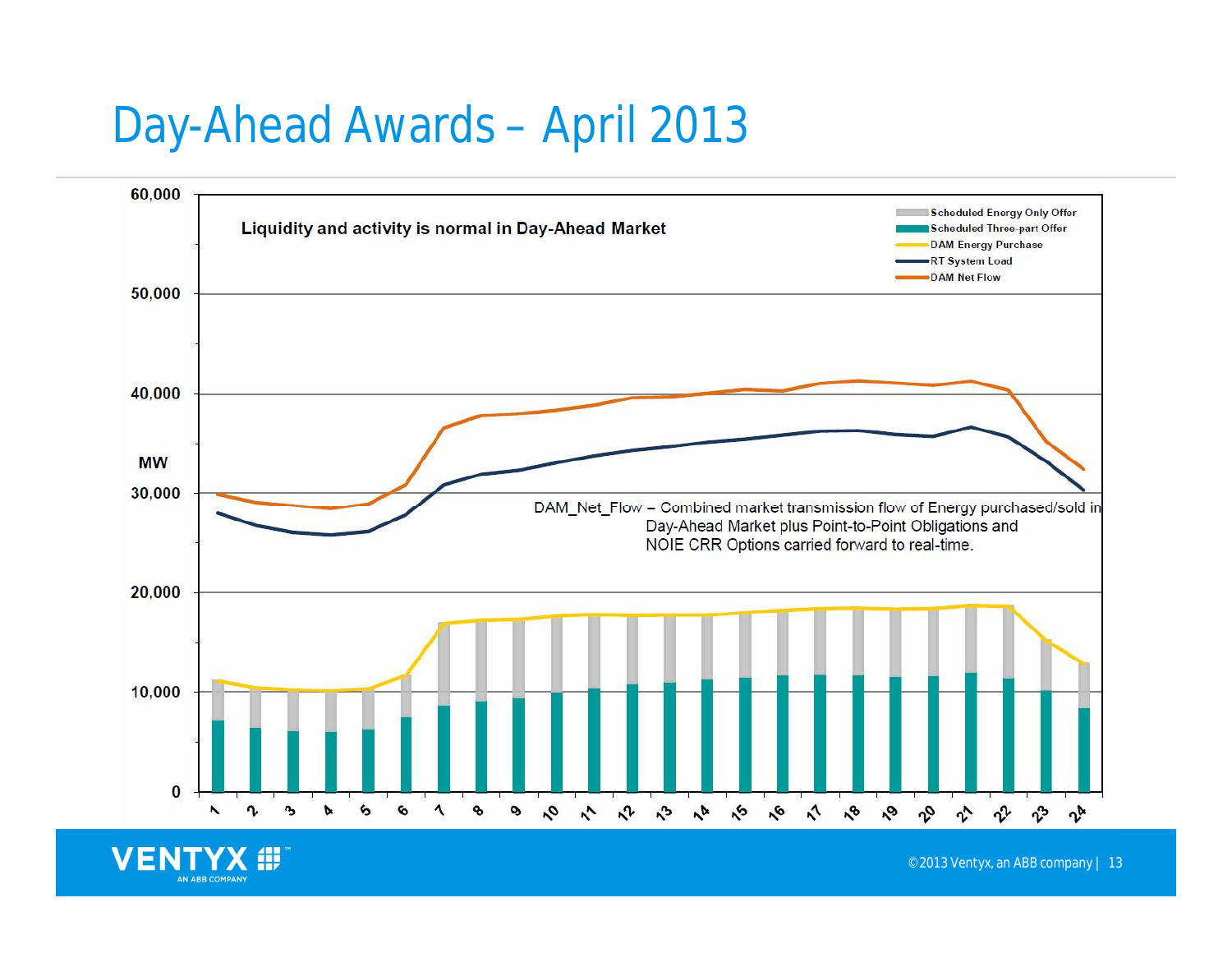# Challenges of CRR Co-optimization in DAM

- Large bid volumes more decision variables
- Large combinations of sources and sinks more transmission constraints
- Bus splitting contingencies need to keep tracking bid locations
- Block CRR bids more integer variables added to Mixed Integer Programming (MIP) problems
- Numerical complexities for CRR option evaluations
- **ERCOT Experiences:** 
	- **Dead bus issue**
	- Virtual power flow divergence
	- Evaluating CRR options in contingency analysis
	- CRR option modeling reform in DAM



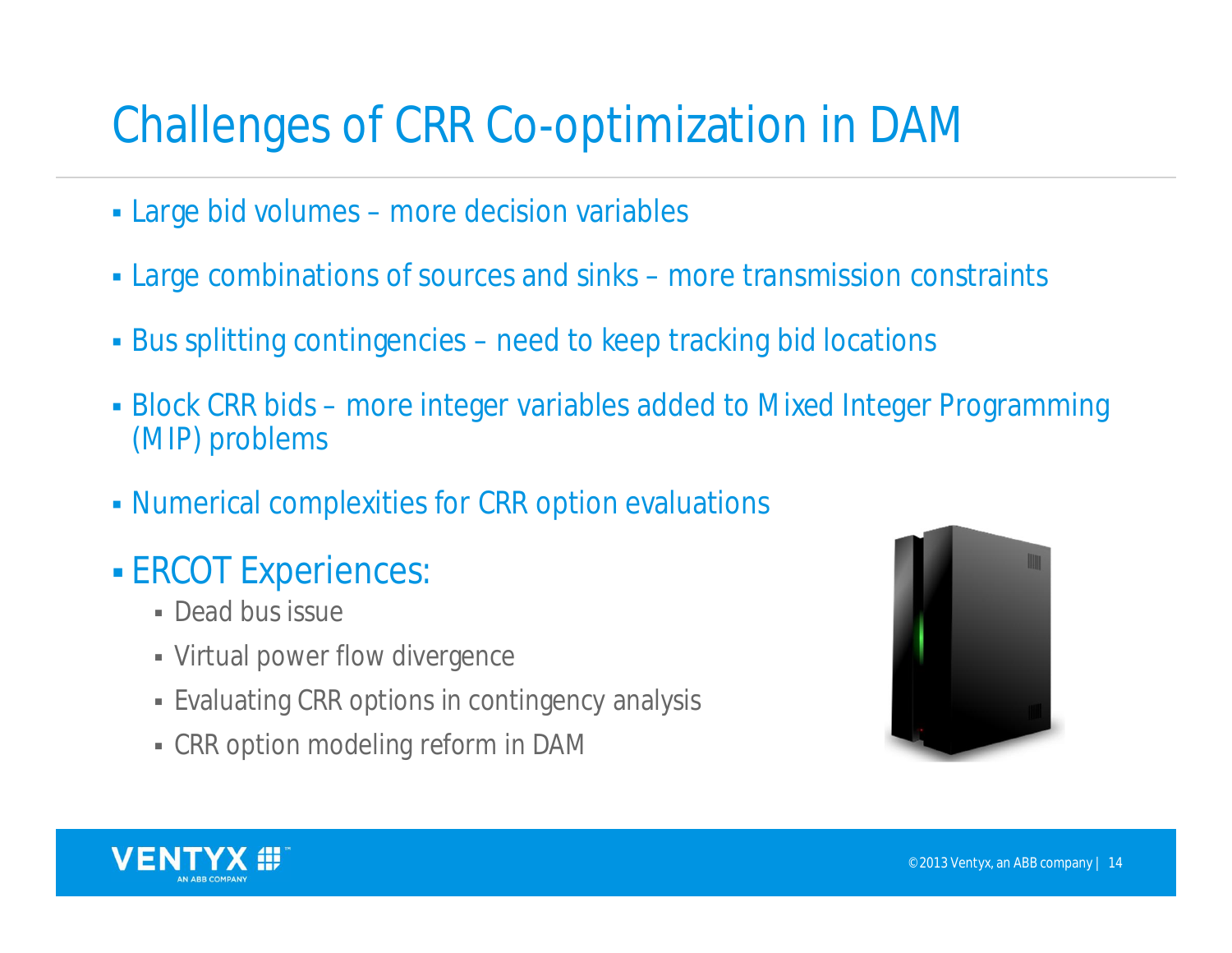#### Dead Bus Issue

- ERCOT pricing rules for de-energized resource nodes:
- Use average LMP for Electrical Buses within the same station having the same voltage level as the de-energized Electrical Bus, if any exist
- Use average LMP for all Electrical Buses within the same station, if any exist.
- Use system lambda

 When breaker status changes cause some buses de-energized in real-time, artificial LMP spreads are created.

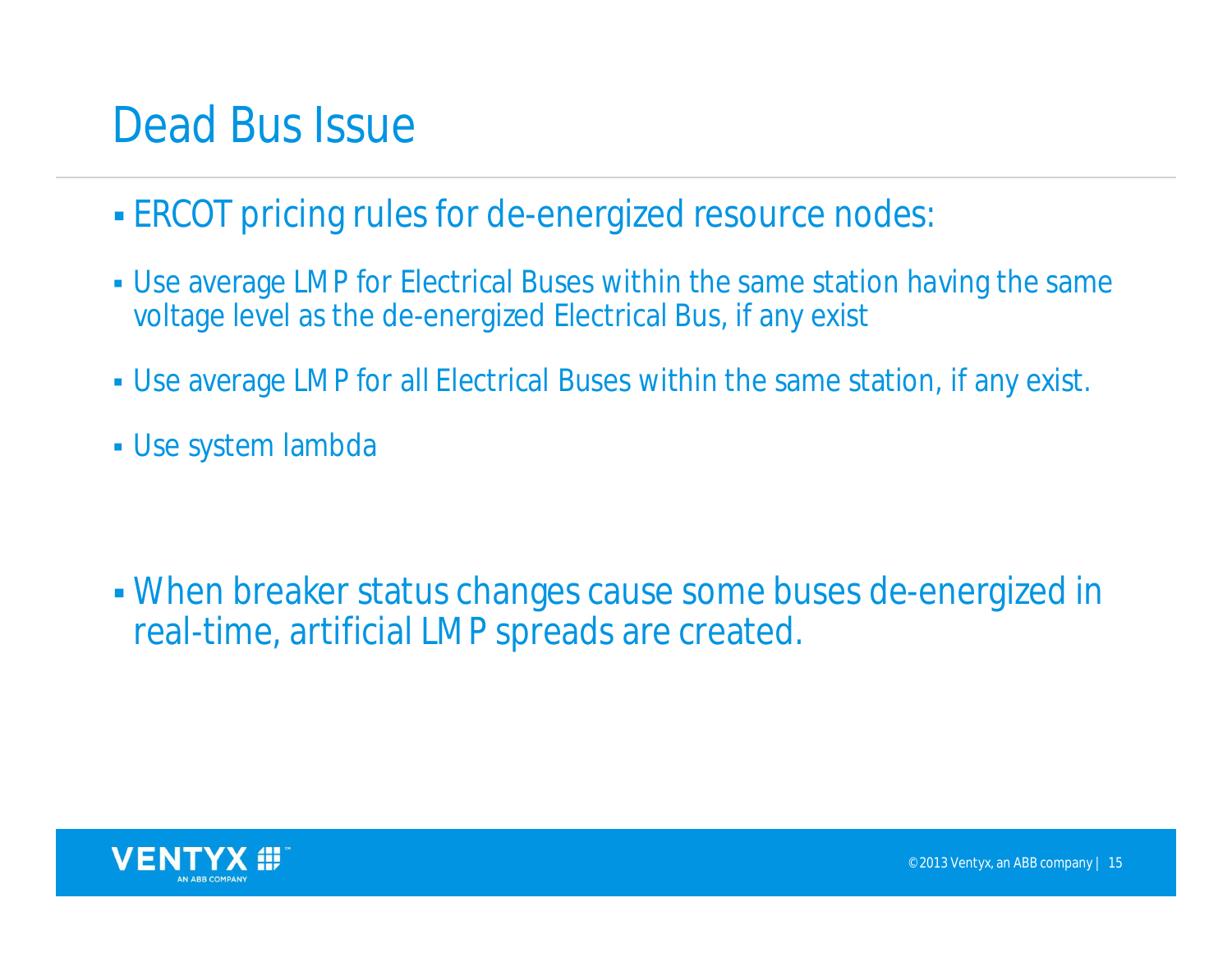#### Dead Bus Example

- $\blacksquare$  In Day Ahead, B1, B2, B3 closed, B4 open
- **PTP obligations from R1 to R2 are \$0**



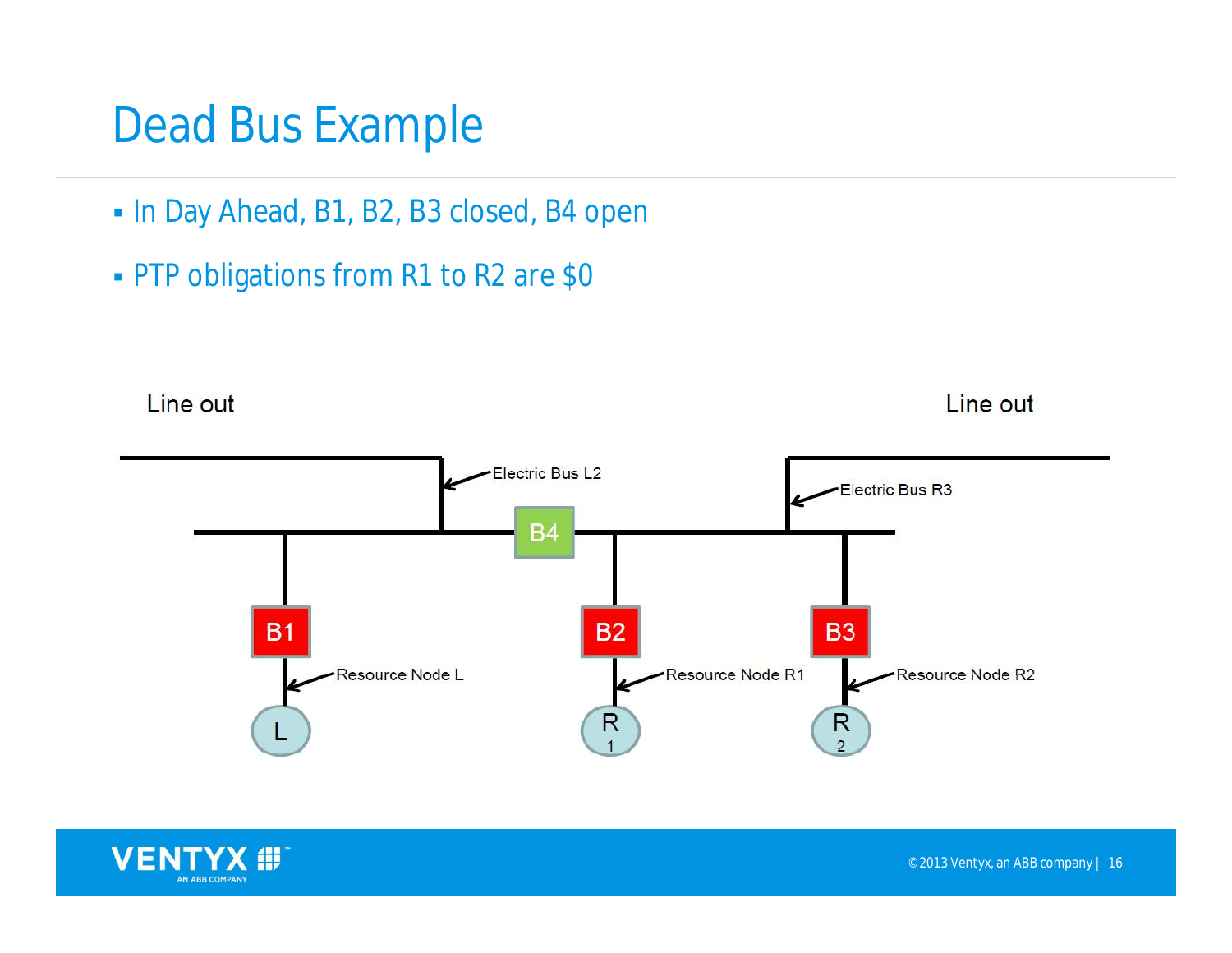#### Dead Bus Example

- In Real-Time, B1, B2 closed, B3, B4 open
- $\blacksquare$  R2 LMP = AVG ( LMP<sub>L</sub>, LMP<sub>R1</sub>, LMP<sub>L2</sub>. LMP<sub>R3</sub>)
- **PTP Obligations from R1 to R2 have non-zero value**

Line out

Line out



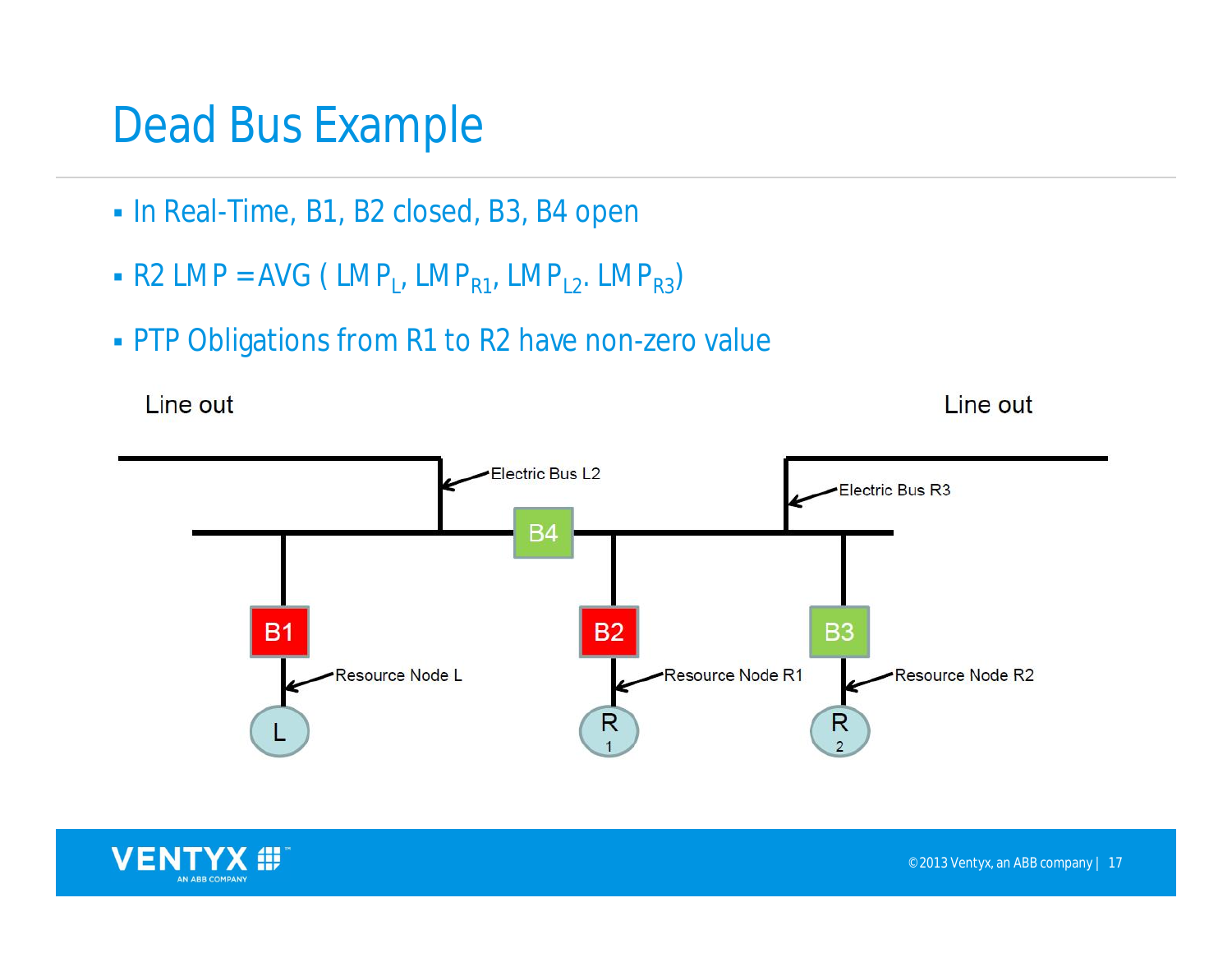## Solutions to Dead Bus Issue

- Immediate remedies
	- Adding Electrical Buses: Adding 609 Electrical Buses to 140 Stations
	- Heuristic Substation Rules: Using LMP from a predefined candidate list to replace LMP of the dead bus
- Permanent solution: Electrical Similar Settlement Point (ESSP) Feature
	- DAM treats two settlement points as Electrical Similar Settlement Points (ESSPs) if
		- Settlement points mapped to same power flow bus
		- Impedance between two settlement points is less than 0.0005 pu and rating greater than 9000 MVA
	- At 5:00 AM, DAM determines and posts a set of advisory ESSP pairs
	- At 10:00 AM, DAM determines the final ESSP pairs to be used in DAM clearing
	- SCUC clear engine will not award any CRR bids placed between ESSP pairs
	- Final ESSP pairs are posted after DAM cleared

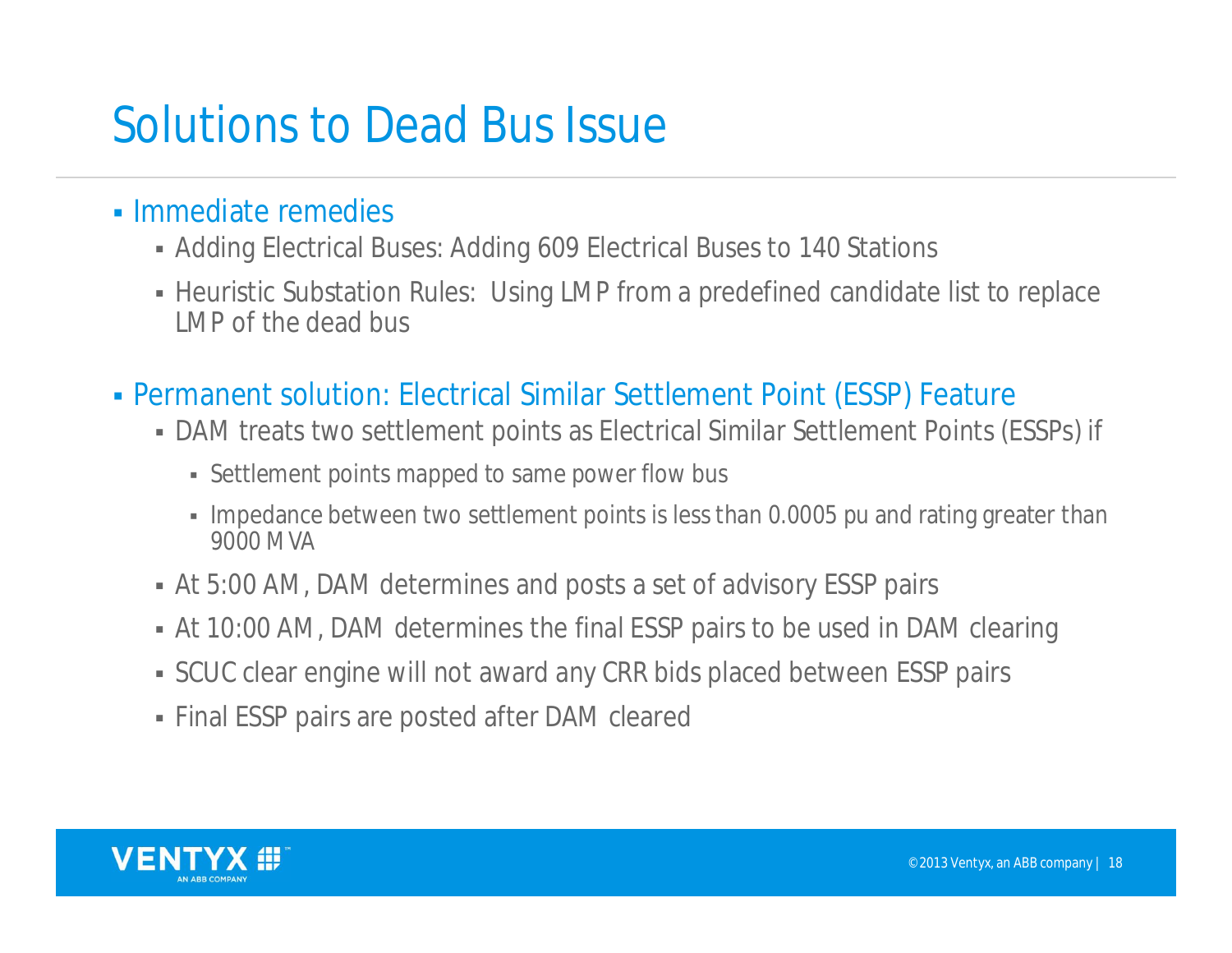# Virtual Power Flow Divergence

|                                     | Search ><br>Feeds<br><b>Contact Us</b><br><b>News</b><br><b>Careers</b><br><b>FAQ</b>                                                                                                                                                                                                                                                                                                                                                                                                                                              |
|-------------------------------------|------------------------------------------------------------------------------------------------------------------------------------------------------------------------------------------------------------------------------------------------------------------------------------------------------------------------------------------------------------------------------------------------------------------------------------------------------------------------------------------------------------------------------------|
| <b>About ERCOT</b>                  | <b>Grid Information</b><br><b>Committees and Groups</b><br><b>Market Rules</b><br><b>Market Information</b><br><b>Services</b>                                                                                                                                                                                                                                                                                                                                                                                                     |
|                                     | Home > About ERCOT > News and Publications > Press Releases                                                                                                                                                                                                                                                                                                                                                                                                                                                                        |
| <b>Company Profile</b>              | <b>B</b> Share<br><b>NewsRelease</b><br>Tweet $\leq 15$<br>June 22 2012                                                                                                                                                                                                                                                                                                                                                                                                                                                            |
| Governance                          |                                                                                                                                                                                                                                                                                                                                                                                                                                                                                                                                    |
| <b>News and Publications</b>        | <b>ERCOT prepares for first summer heat wave of 2012</b>                                                                                                                                                                                                                                                                                                                                                                                                                                                                           |
| <b>Press Releases</b>               | AUSTIN, TX, June 22, 2012 -- With temperatures expected to hit triple digits several days next<br>week, the Electric Reliability Council of Texas (ERCOT), the electric grid operator for most of<br>Texas, is looking closely at anticipated electric use and available electric generation.                                                                                                                                                                                                                                      |
| Media Kit                           |                                                                                                                                                                                                                                                                                                                                                                                                                                                                                                                                    |
| Reports and<br><b>Presentations</b> | Peak electric demand is expected to exceed 65,000 megawatts (MW) on Monday and Tuesday, and<br>ERCOT expects to have adequate electric generation resources available to serve that load without<br>issuing an Energy Emergency Alert. This takes into account current outages and the possibility of<br>losing additional resources in the first heat wave of summer. For perspective, one MW is enough<br>power to serve about 200 homes during peak demand, and ERCOT's record peak was 68,379 MW<br>on Aug. 3, 2011.           |
| Careers                             |                                                                                                                                                                                                                                                                                                                                                                                                                                                                                                                                    |
| Procurement                         |                                                                                                                                                                                                                                                                                                                                                                                                                                                                                                                                    |
| Weather                             |                                                                                                                                                                                                                                                                                                                                                                                                                                                                                                                                    |
| Locations                           | ERCOT will use a variety of channels to keep the public informed throughout the summer. ERCOT<br>Energy Saver, a new mobile app now available for Apple and Android devices, will provide real-<br>time alerts when conservation is most critical in the ERCOT region. Users of the free app need to<br>enable push notifications to receive these messages. ERCOT also will provide information through<br>the news media, Facebook, Twitter and ERCOT's new subscription-based EmergencyAlerts list<br>(http://lists.ercot.com). |
| <b>Contact Us</b>                   |                                                                                                                                                                                                                                                                                                                                                                                                                                                                                                                                    |

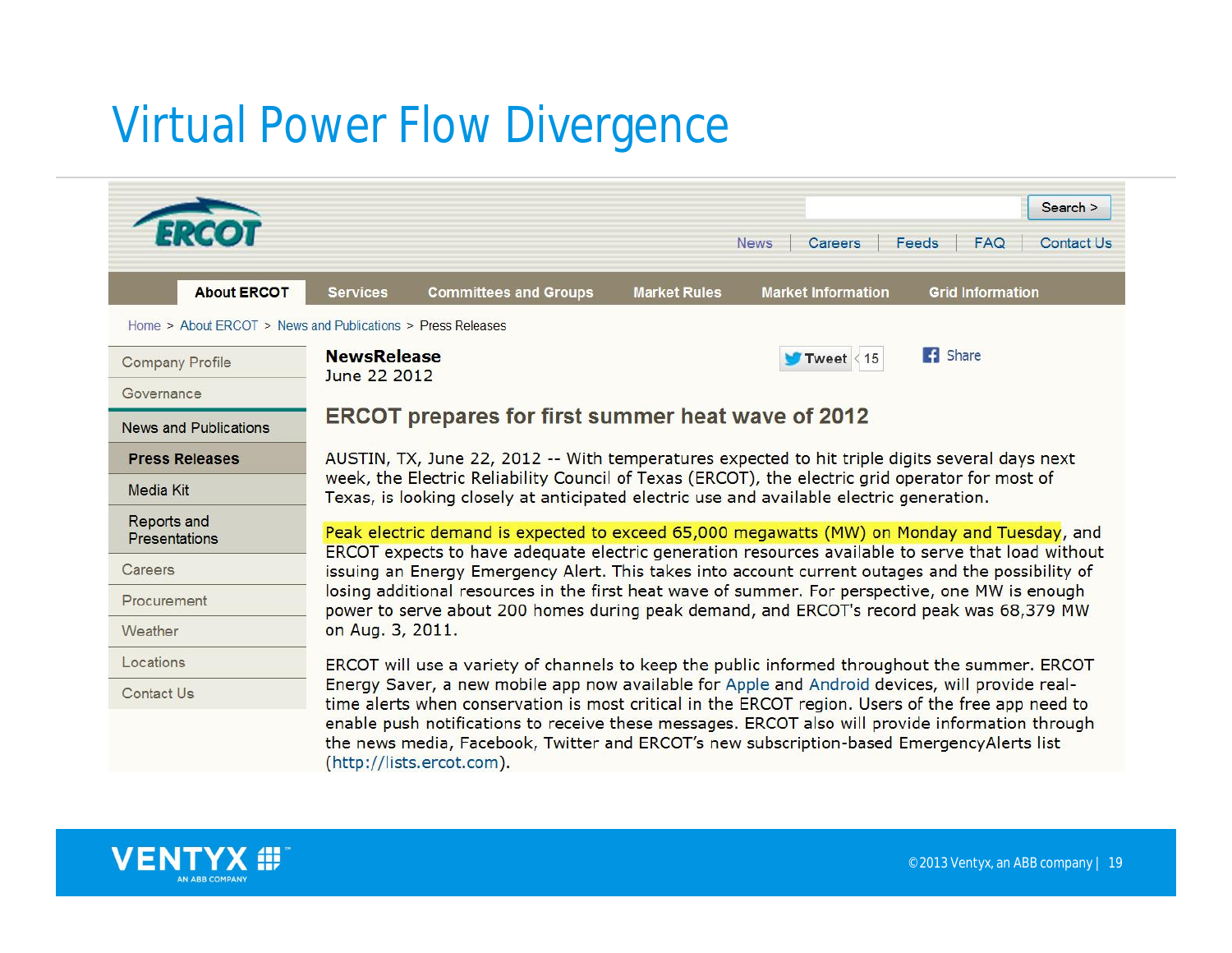### Virtual Power Flow Divergence

- What happened on June 24, 25 and 26,
	- Market Participants over-reacted to the news causing extremely high volumes of CRR bids in all locations
	- **Power flow failed to converge for all peak hours**
	- Most of transmission facilities were overloaded
- Key features for DAM SCUC to survive under such stress conditions
	- Watch-list constraints
	- Power flow security limit constraints
	- **Intelligent critical constraint set management**

 DAM SCUC took ~20 iterations and eventually reached optimal solution

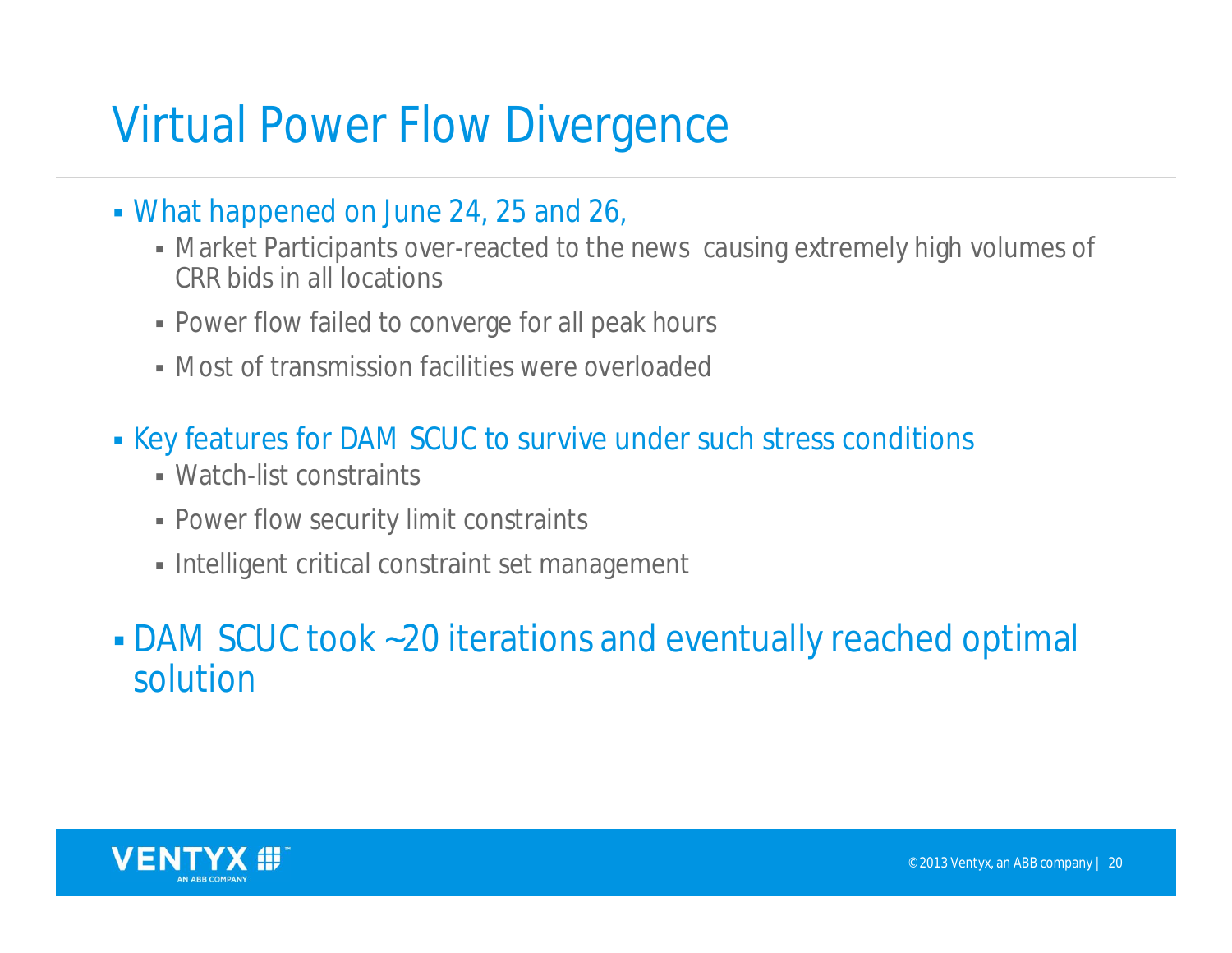# Evaluating CRR Options in Contingency Analysis

- In order to maintain revenue adequacy, while evaluating CRR options in power flow analysis, only negative congestion impacts are considered, i.e., unidirectional flows
- Super-position law does not hold; options need to be evaluated one-by-one



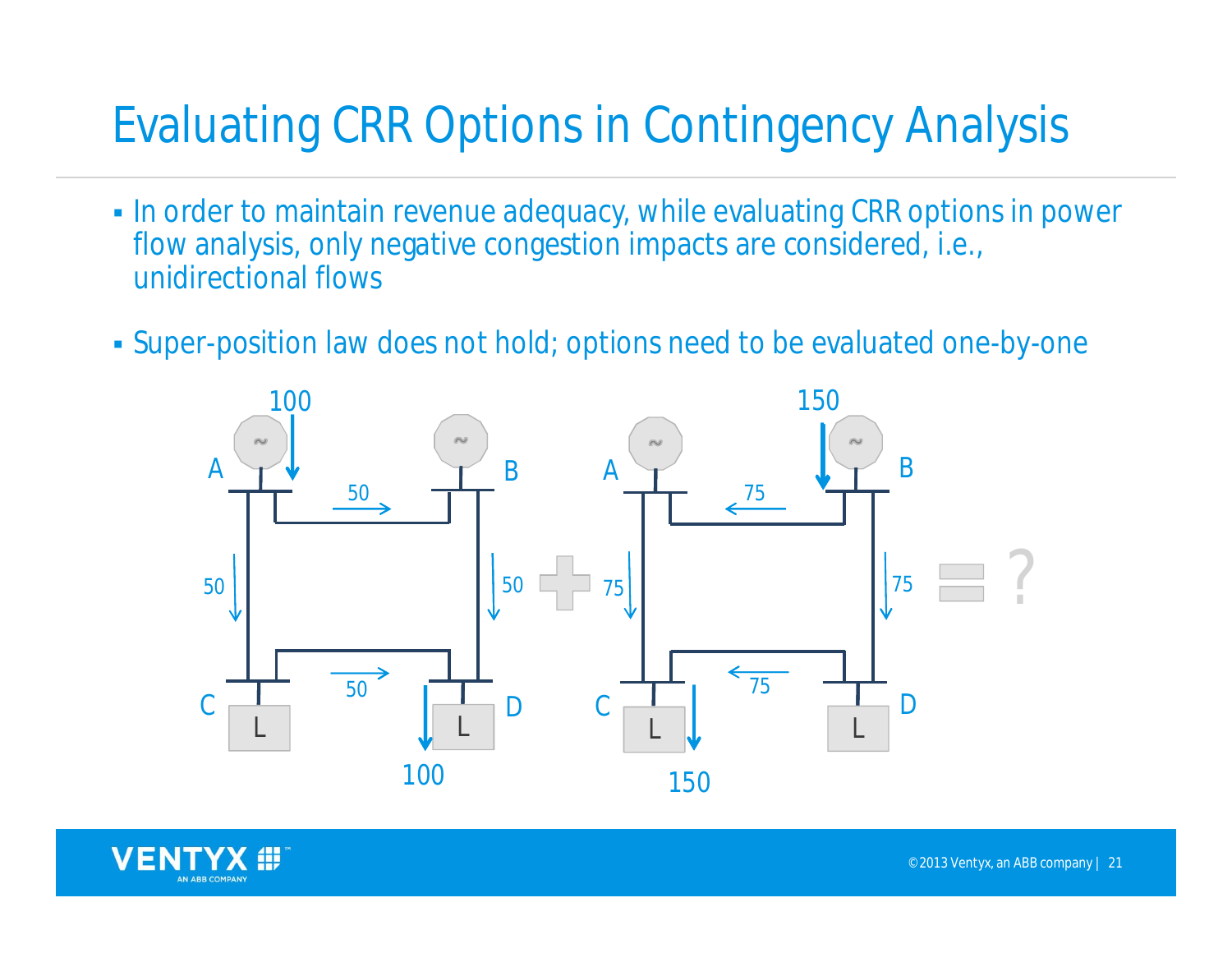## Evaluating CRR Options in Contingency Analysis

- **Base Case Power Flow** 
	- Solve  $[B'][\Theta] = [P]$  for all CRR options
	- Only add negative impacts to a specific flow direction and ignore counter flows

- **How about contingency analysis?** 
	- Assuming 100 CRR options, 2,500 contingencies, 24 hours
- Need to perform fast forward/backward matrix operations **6** million times



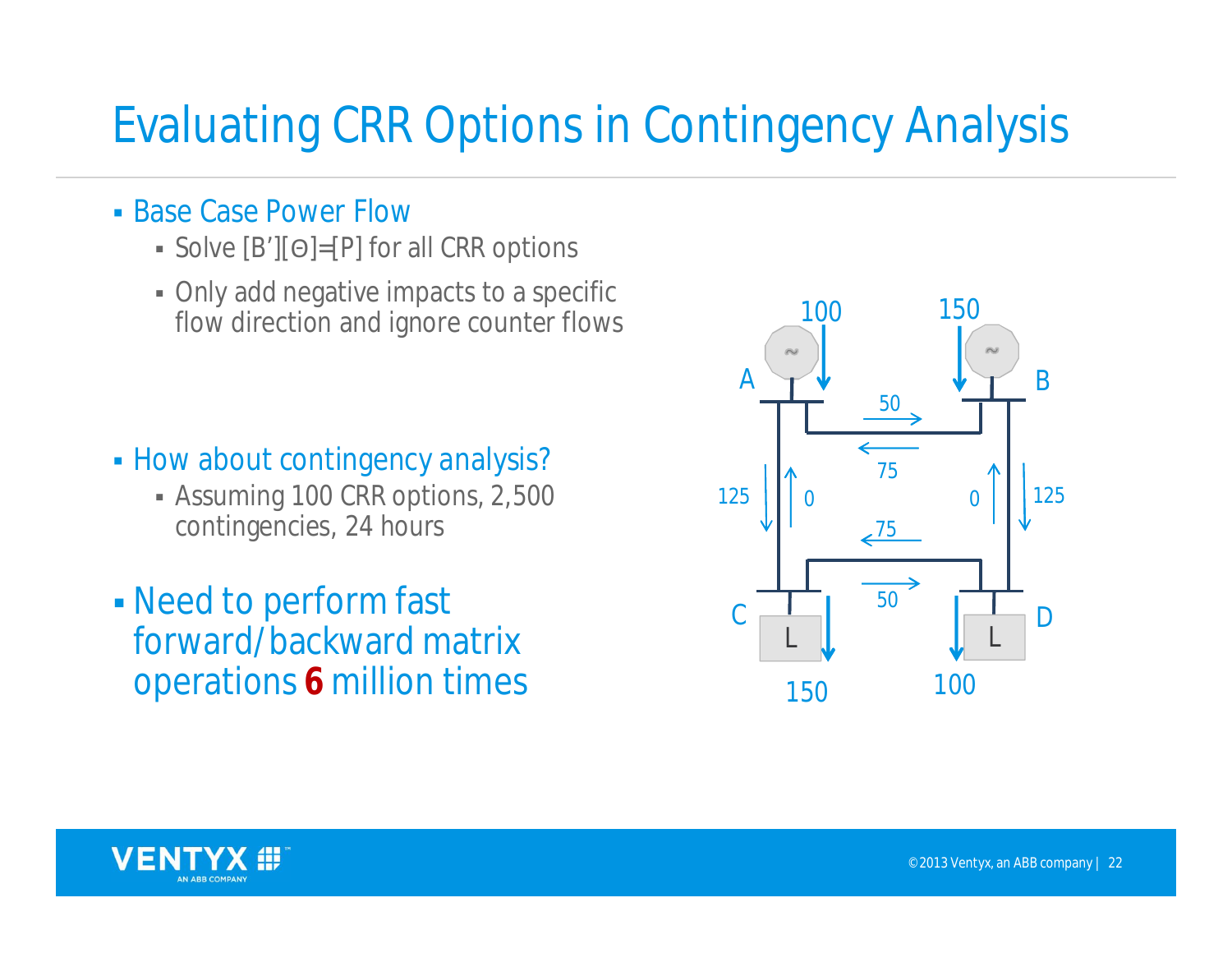# Evaluating CRR Options in Contingency Analysis

- Perform incremental contingency analysis
- Apply modern parallel computation technologies



 Network Security Monitor (NSM) performance improved from 1+ minutes to 5 seconds per study interval

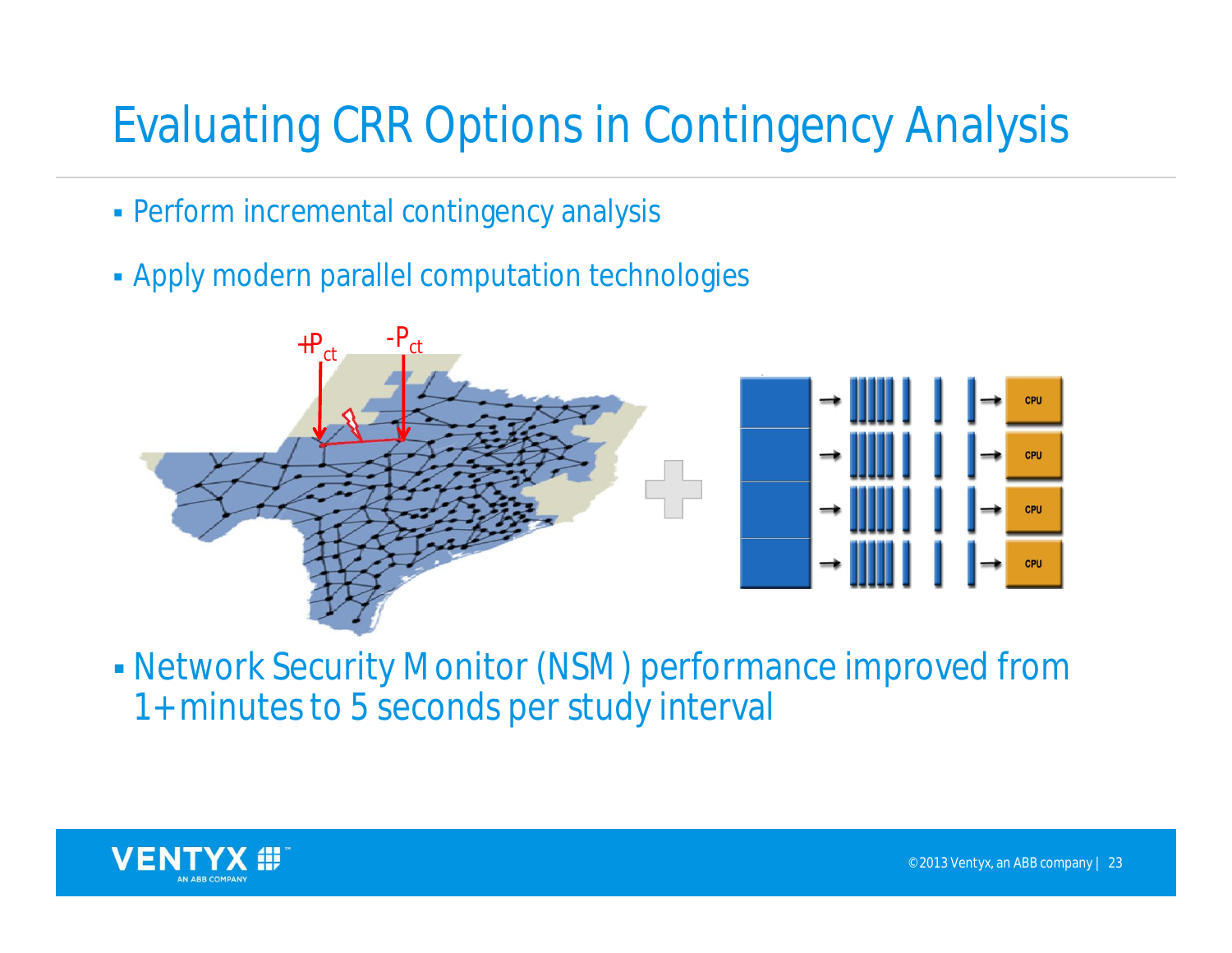# CRR Option Modeling Reform in DAM

 Unexpected issue of a transformer flow binding in both directions for two different contingencies due to option modeling (no counter-flow).



 After stakeholder discussions, it was decided to model options as obligations (i.e. provide counter-flow) but settle them in realtime as options

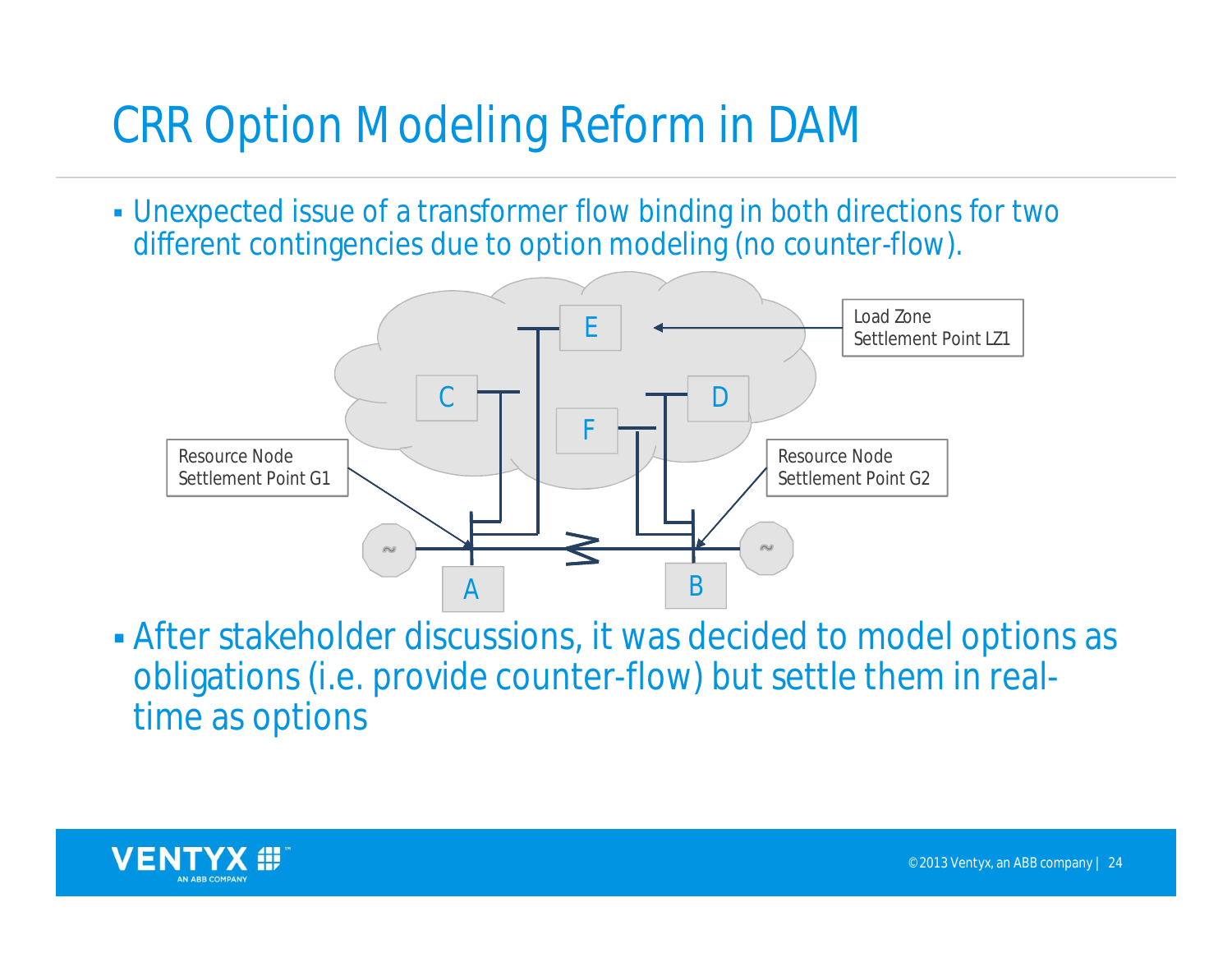# **Summary**

- Co-optimizing CRR in DAM is good for both Market Participants and ISOs
	- Providing market participants a flexible hedge/investment tool
	- Helping Day-Ahead and Read-Time market convergence
- Lots of technical and operational challenges but improving overall market efficiency significantly
- ERCOT experiences can be useful to other ISOs